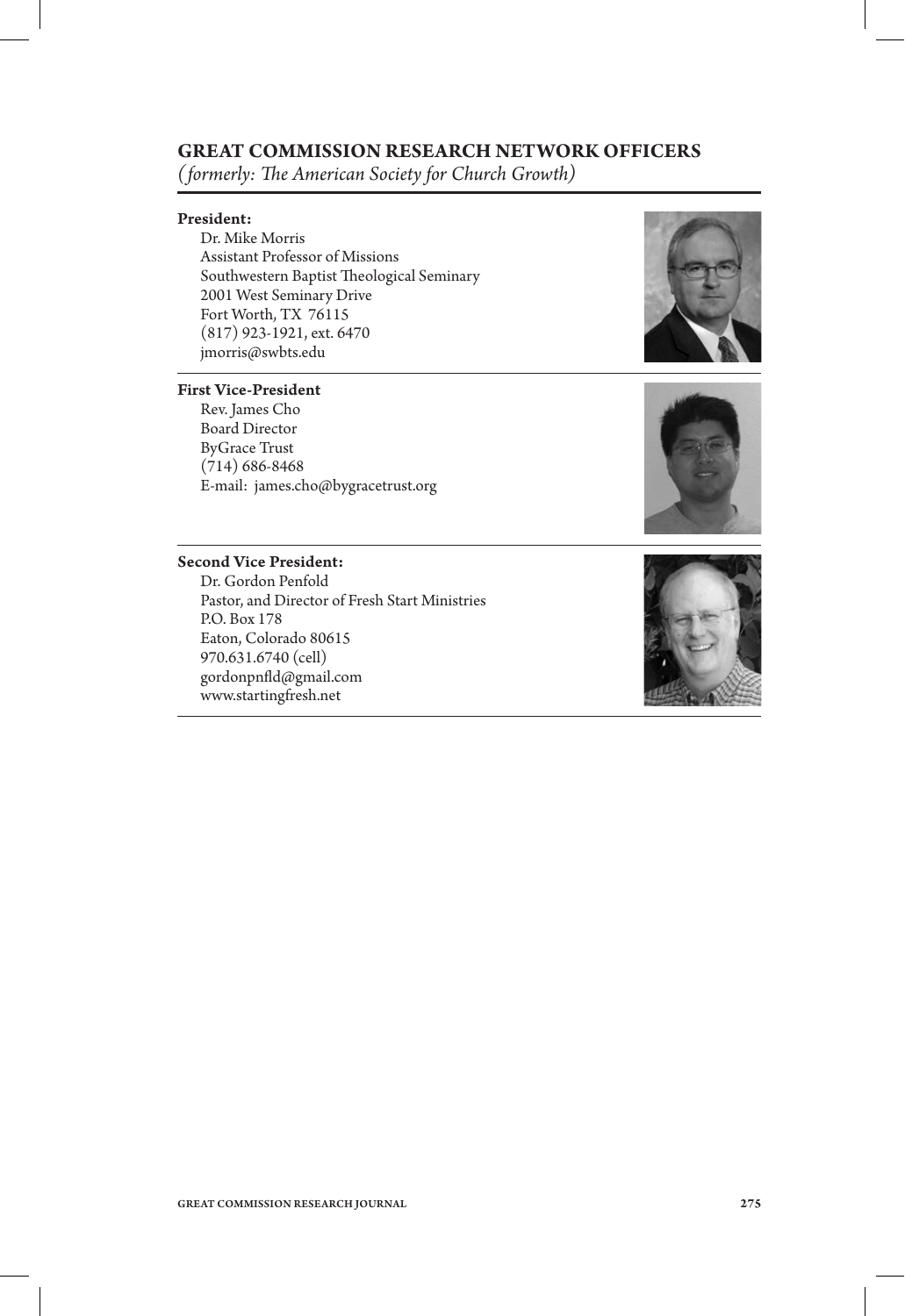## **GREAT COMMISSION RESEARCH NETWORK GREATCOMMISSIONRESEARCH.NET**

*(Formerly: The American Society for Church Growth)* 

## *What is the Great Commission Research Network or GreatCommissionResearch.net?*

The Great Commission Research Network is a worldwide and professional association of Christian leaders whose ministry activities are based on the basic and key principles of church growth as originally developed by the late Donald McGavran. Founded by renowned missiologists George G. Hunter III and C. Peter Wagner, the GreatCommissionResearch.net (formally the American Society for Church Growth) has expanded into an affiliation of church leaders who share research, examine case studies, dialogue with cutting-edge leaders, and network with fellow church professionals who are committed to helping local churches expand the kingdom through disciple-making

#### *Who Can Join the GCRN?*

GCRN membership is open to all who wish a professional affiliation with colleagues in the field. The membership includes theoreticians, such as professors of church growth, and practitioners, such as pastors, denominational executives, parachurch leaders, church planters, researchers, missions leaders, and consultants. Some members specialize in domestic or mono-cultural church growth, while others are cross-culturally oriented.

## *Why Join the GCRN?*

The GCRN provides a forum for maximum interaction among leaders, ministries, and resources on the cutting edge of Great Commission research.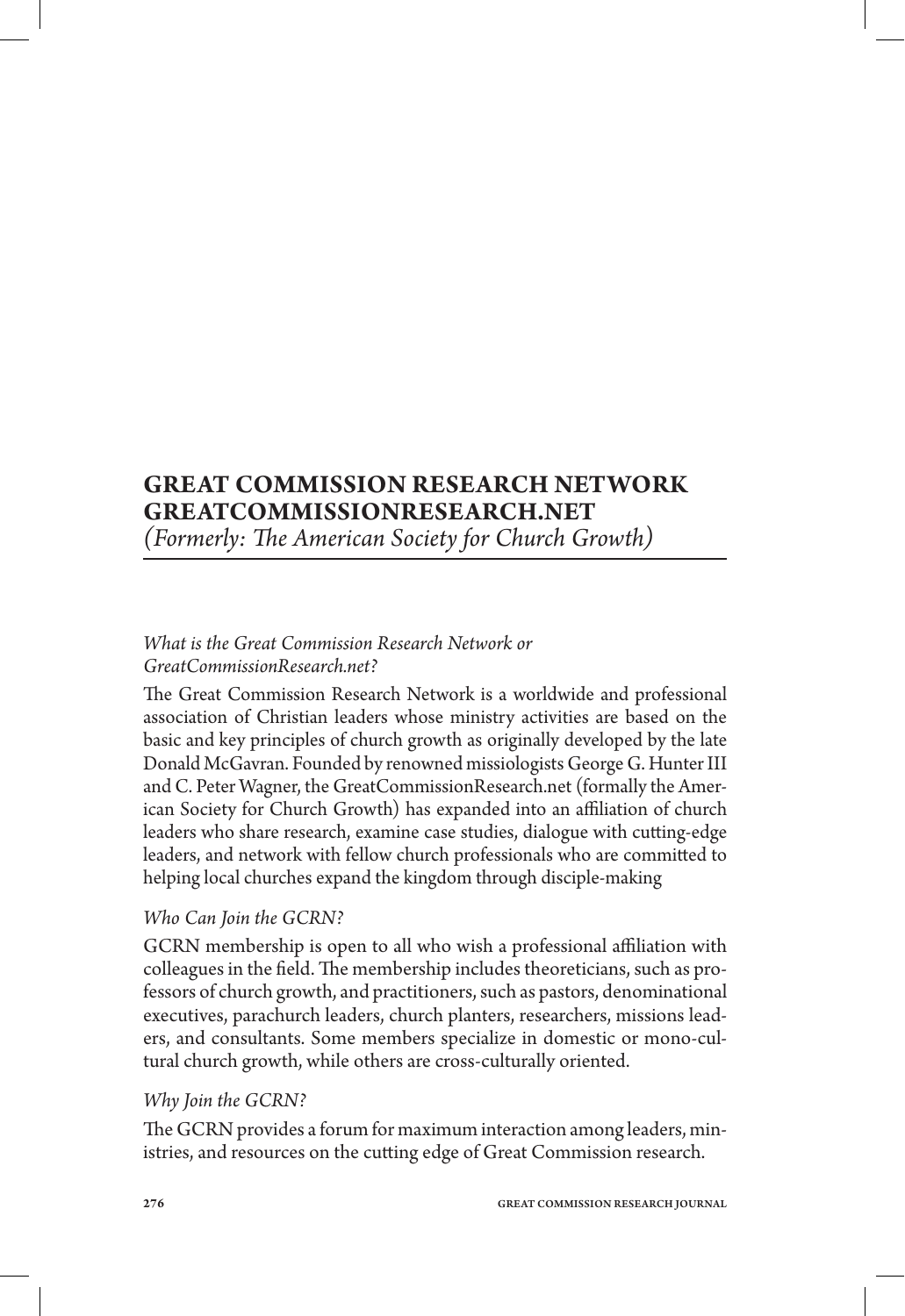The Annual Conference of the Great Commission Research Network (typically held in early November each year) offers the opportunity for research updates information on new resources and developments, as well as fellowship and encouragement from colleagues in the field of church growth. Membership in GCRN includes a subscription to the *Great Commission Research Journal.*

### *How Do I Join the GCRN?*

For further information on membership, the annual meeting and registration, please visit www.greatcommissionresearch.com

*Membership Benets*

- Network affiliation with leading writers, consultants, denominational leaders, professors of evangelism and church growth, pastors, church planters, researchers, and mission leaders
- • Subscription to the Great Commission Research Journal
- • Discounts for Annual Conference Registration
- Listing of your contact information on the GCRN website in our Membership Directory

*Membership fees (includes the Journal and all the benefits above):* 

- \$49.00/year—**Regular Membership** / \$59.00—Membership outside the US
- \$29.00/year—**Student/Senior Adult (65+) Membership** / \$39.00— Membership outside the US



Location: Southwestern Baptist Theological Seminary, Fort Worth, Riley Conference Center Topics: Church Growth in the Following Contexts: Conflict, Change, Small/Medium Churches

Dates: Thursday and Friday, October 6-7, 2016

Late registration begins at 1:00 p.m. on Thursday.

**Lodging:** 55 hotel-type rooms; contact info.: www.swbts.edu/riley-center; 817-921-8800

**Conference Pricing:** GCRN Member \$109, Non-member \$139, Spouse \$79, Student \$39

**Register:** www.greatcommissionresearch.com

Pay online or mail checks to Great Commission Research Network, c/o Grace Morris, 8420 Whippoorwill Drive. Fort Worth, TX 76123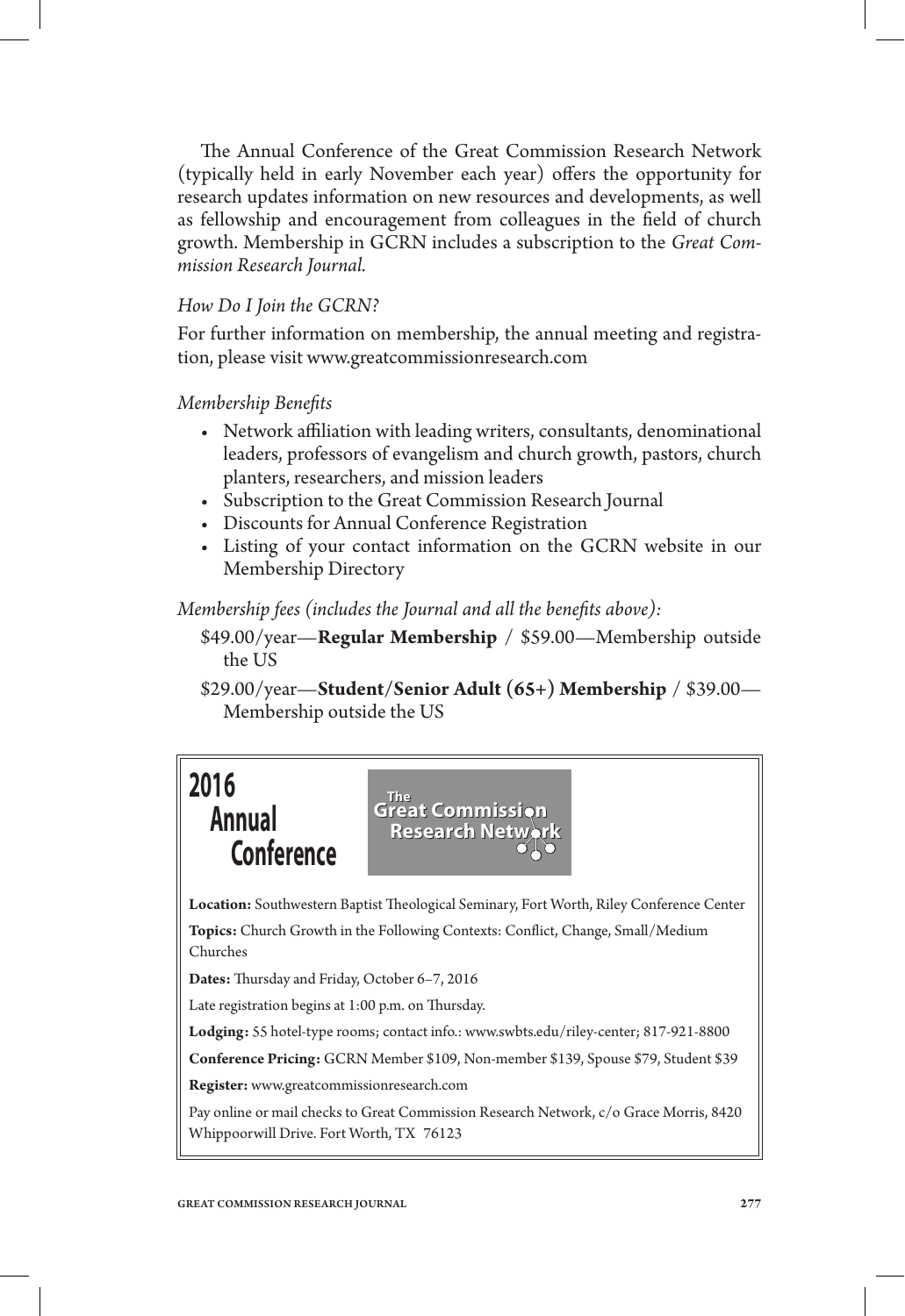## **e Donald A. McGavran Award**

Once a year, the Great Commission Research Network (formerly the American Society for Church Growth) presents the Donald A. McGavran Award to an individual who has made a significant contribution to the Church Growth Movement in the United States.

#### **e award recipients to date are:**

| Win Arn                | 1989 | Ray Ellis           | 2002 |
|------------------------|------|---------------------|------|
| C. Peter Wagner        | 1990 | John Ellas          | 2003 |
| Carl F. George         | 1991 | Rick Warren         | 2004 |
| Wilbert S. McKinnley   | 1992 | Charles Arn         | 2005 |
| Robert Logan           | 1993 | John Vaughan        | 2006 |
| Bill Sullivan          | 1994 | Waldo Werning       | 2006 |
| Elmer Towns            | 1994 | <b>Bob Whitesel</b> | 2007 |
| Flavil R. Yeakley, Jr. | 1995 | <b>Bill Easum</b>   | 2009 |
| George G. Hunter, III  | 1996 | Thom S. Rainer      | 2010 |
| <b>Eddie Gibbs</b>     | 1997 | Ed Stetzer          | 2012 |
| Gary L. McIntosh       | 1998 | Nelson Searcy       | 2013 |
| Kent R. Hunter         | 1999 | J.D. Payne          | 2014 |
| R. Daniel Reeves       | 2000 | Alan McMahan        | 2015 |
|                        |      |                     |      |

#### **e Win Arn Lifetime Achievement Award**

| Eddie Gibbs          | 2011 | John Vaughan  | 2014 |
|----------------------|------|---------------|------|
| Elmer Towns          | 2012 | Gary McIntosh | 2015 |
| George G. Hunter III | 2013 |               |      |

#### **ASCG/GCRN Past Presidents**

| C. Peter Wagner      | 1986 | Gary L. McIntosh    | 1995-96       |
|----------------------|------|---------------------|---------------|
| George Hunter III    | 1987 | R. Daniel Reeves    | 1997-98       |
| Kent R. Hunter       | 1988 | Ray W. Ellis        | 1999-2000     |
| Elmer Towns          | 1989 | Charles Van Engen   | $2001 - 2002$ |
| Eddie Gibbs          | 1990 | Charles Arn         | 2003-2004     |
| <b>Bill Sullivan</b> | 1991 | Alan McMahan        | 2005-2006     |
| Carl F. George       | 1992 | Eric Baumgartner    | 2007-2008     |
| Flavil Yeakley, Jr.  | 1993 | <b>Bob Whitesel</b> | 2009-2012     |
| John Vaughan         | 1994 | <b>Steve Wilkes</b> | 2013-2014     |
|                      |      |                     |               |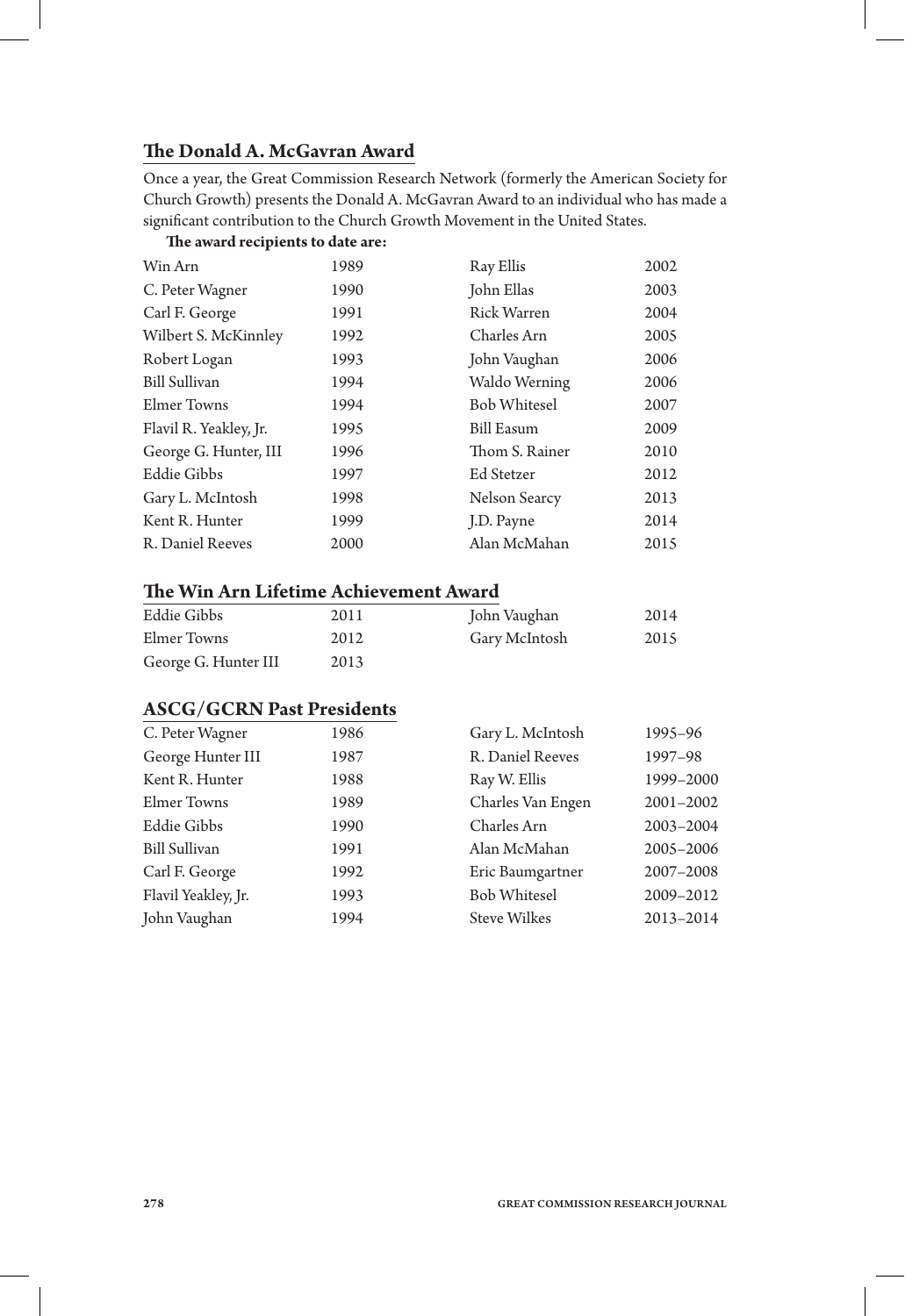## **INFORMATION FOR SUBSCRIBERS AND WRITERS**

**Subscription Rates:** The subscription rate is \$30 per year for semi-annual issues, \$38 per year for foreign subscriptions. Individual back issues are \$15 each. All prices are US Funds. Please make checks payable to "Biola University." Subscriptions, renewals, orders, and change-ofaddress notifications should be sent to: Great Commission Research Journal, Subscription Oce-Academic Publications, Biola University, 13800 Biola Ave, La Mirada, CA 90639-0001 USA (E-mail: gcr.subscriptions@biola.edu - Phone: 562-944-0351 ext. 5321).

**Submission of Articles:** The Great Commission Research Journal welcomes articles of original scholarship and of general interest dealing with all aspects of Church Growth, effective evangelism and successful Great Commission strategies. Reasoned responses to past articles will be considered, as well as book reviews. All manuscripts should not have been published elsewhere unless specifically approved by the editor.

- The article should represent original research, never before published.
- • Your article should be 12–25 pages in length, double-spaced, Times New Roman, 12 point font in a Word document file format. Book reviews should be 3 to 5 pages and article responses 7 to 10 pages in length.
- Follow the guidelines for style found in *The Chicago Manual of Style* or K.L Turabian's *Manual for Writers*. Footnotes should be at the bottom of each page.
- • At the top of the page, please include your name, professional title, physical mailing address, email, and phone number. We will not print your mailing address or phone number in the journal.
- • At the beginning of your article include an abstract of approximately 100 words. Separate this from the article that follows with a dashed line.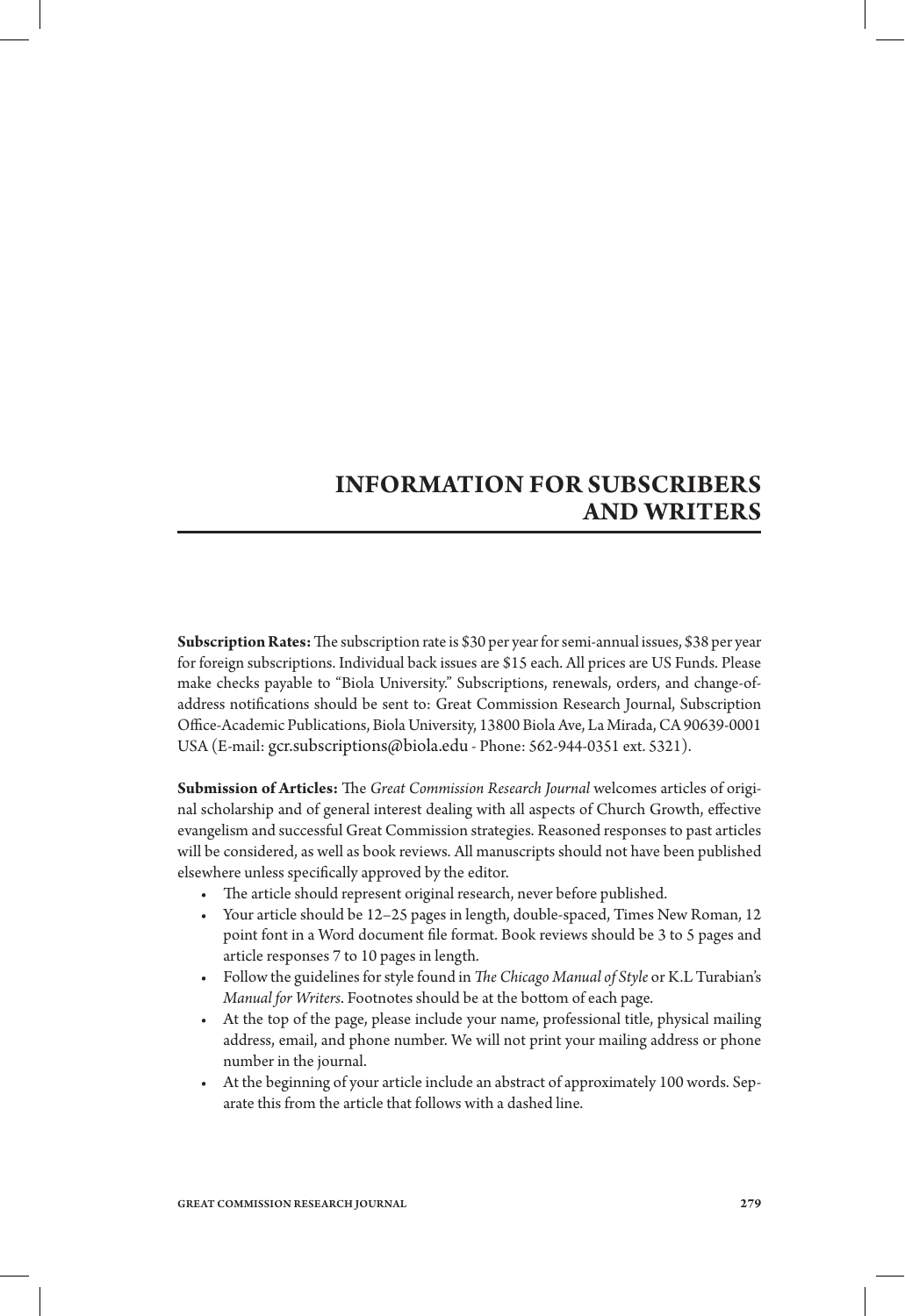- After your section on References or Works Cited, and separated by a dashed line, include a short biographical sketch (no more than 100 words) for each writer. In the section you may include contact information, title,  $degree(s)$ , and institution $(s)$ where earned or specialization(s).
- All figures, tables (and linked files), and graphics included in the article should be submitted in a separate .jpeg or .tiff document in black and white format. PDF's are not acceptable.
- Submit your article, supporting documents (figures, tables, and graphics), and copyright release form (downloadable from www.biola.edu/gcr) to the proper editor indicated below. All manuscripts will be acknowledged promptly and processed as quickly as possible.
- • Our editorial team will review all submissions and if accepted for publication, we reserve the right to edit for usage and style. Appearance of accepted articles in print is approximately six months after submission or as forthcoming article backlog allows. Contributors receive a complimentary copy of the issue in which their article appears as well as a PDF version upon request. Thank you for your submission!

**Copyright:** Copyrights on articles are held by Biola University with permission to re-publish given to the authors. Requests for permission to reproduce material from the Journal, except for brief quotations in scholarly reviews and publications, should be directed to the Subscription Office at Biola University.

#### **Inquiries, Submissions, and Correspondence**

- 1. **Articles related to North America** should be submitted to Parnell M. Lovelace, Jr., North American Editor, Lovelace Leadership Connection, P.O. Box 369, Rancho Cordova, California 95741, Email: parnell@Lovelaceleadership.org, Phone: (916) 441-2223.
- 2. **Articles related to International contexts** (outside of North America) should be submitted to Leonard Bartlotti, International Desk Editor, c/o General Editor, School of Intercultural Studies, Biola University, 13800 Biola Ave., La Mirada, CA 90639-0001. E-mail: lbartlotti@gmail.com.
- 3. Book reviews should be submitted to Mike Morris, Book Review Editor, Roy Fish School of Evangelism and Missions, Southwestern Baptist Theological Seminary, P.O. Box 22207 Fort Worth, TX 76122. Phone: 817-923-1921, Ext. 6470. E-mail: jmorris@swbts.edu.
- 4. Inquiries and correspondence related to **dissertation reviews** should be sent to Gary McIntosh, Dissertation Editor, Talbot School of Theology, Biola University, 13800 Biola Ave., La Mirada, CA 90639-0001. Phone: 562-903-6000 x5559; E-mail: cgnet@earthlink.net.
- 5. **All other correspondence** relating to the Journal should be directed to Alan McMahan, General Editor, School of Intercultural Studies, Biola University, 13800 Biola Ave., La Mirada, CA 90639-0001. E-mail: alan.mcmahan@biola.edu. Phone: 562-903-4844, ext. 3269; Fax: 562-903-4851.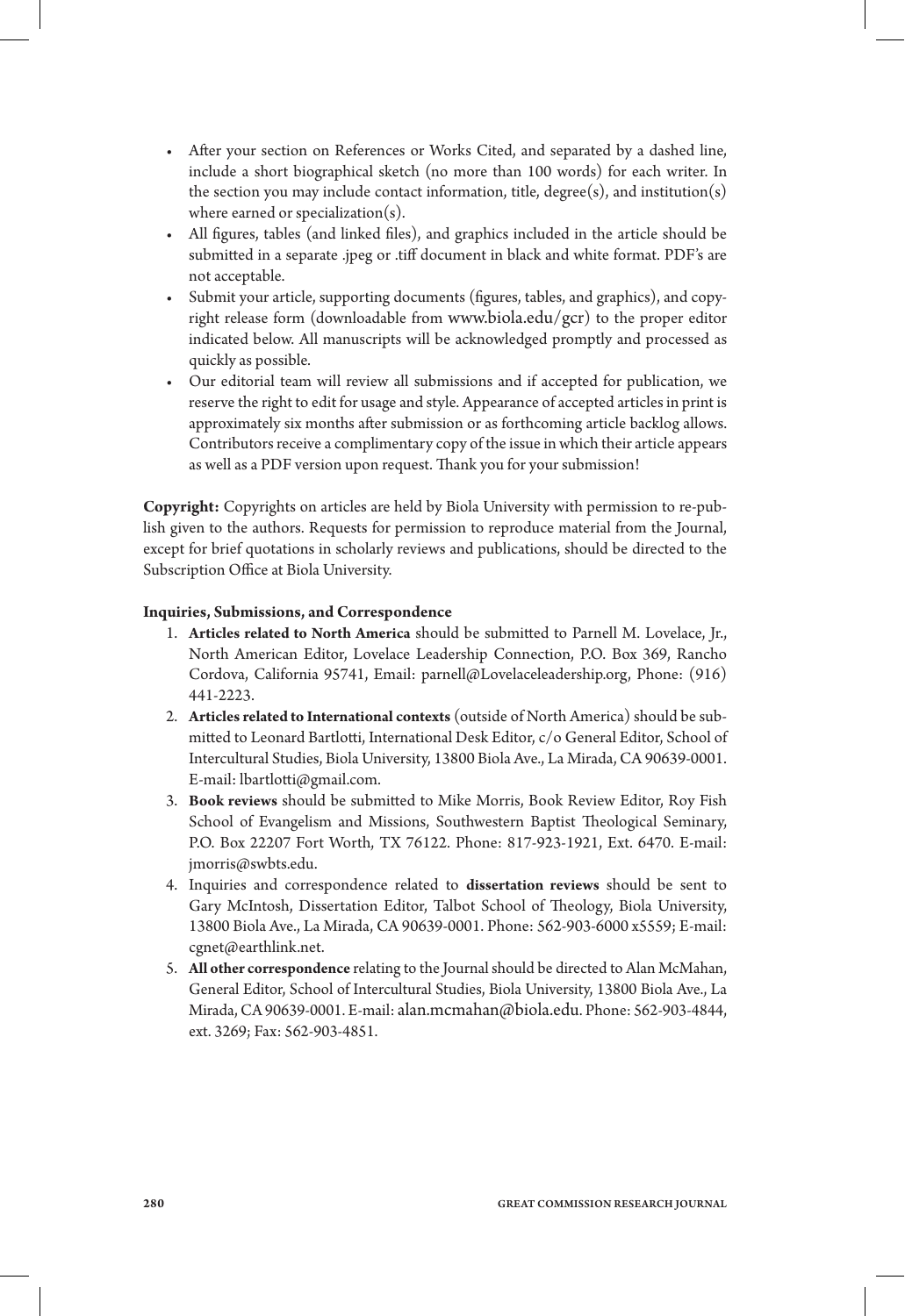

"For me, the professors' missions experience has helped me better understand how I can use my passion to teach English as ministry, and further the Great Commission."

> **MARK HERBST** ('07, M.A. TESOL)

## GET EQUIPPED THE GREAT COMMISSION **FOR**

For over 25 years, the School of Intercultural Studies has been all about the Great Commission. When Jesus said, "go and make disciples of all nations," we believe he meant it. The Clyde and Anna Belle Cook School is committed to continuing and strengthening its tradition of disciple-making - of equipping cross-cultural servants for missions and global impact through doctoral and master's programs in missiology, intercultural studies, linguistics, education and anthropology.

Students like Mark Herbst come to the Cook School of Intercultural Studies with the ambition to impact the world for Christ. They leave with the tools to make it happen.

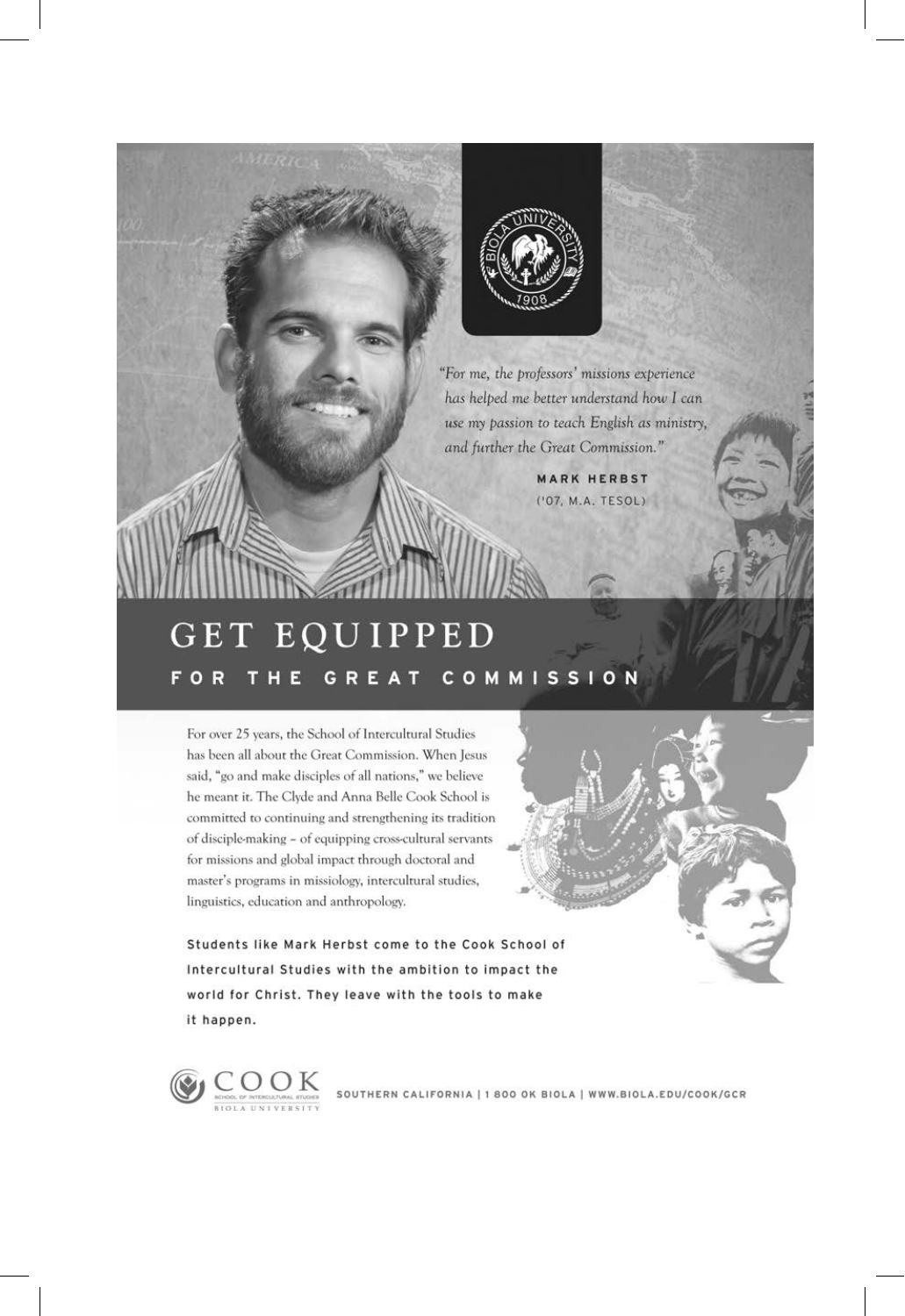Biola University's Center for Christian Thought is now accepting grant applications for:

# **SUFFERING & THE GOOD LIFE**



#### 2017-2018 RESEARCH THEME

BIOLA UNIVERSITY'S CENTER FOR CHRISTIAN THOUGHT invites applications for grants related to Suffering & the Good Life. Topics to be discussed under this year of research will include:

- · What are the conditions under which suffering plays a role in bringing about human flourishing?
- . In what ways is flourishing in the context of suffering contingent on the response of the sufferer?
- · What are the psychological effects of suffering and which of these are conducive to character development?
- Are there intentional practices the sufferer can adopt to raise the likelihood that suffering conduces to positive growth?
- How do scientific studies on post-traumatic growth shed light on suffering and flourishing?
- What is the relationship between suffering and pain?
- · Is there a distinctly Christian approach to the experience of suffering and its connection to happiness?
- · How might churches and other voluntary associations help their members harness suffering for good in their lives?

#### **GRANT DESCRIPTIONS**

1. RESIDENTIAL RESEARCH FELLOWSHIPS. Receive up to \$90,000 for semester- and year-long residential research fellowships at Biola University. We invite Christian scholars from various disciplines and perspectives into integrative and constructive conversation. Fellows enjoy daily interaction in the beautiful CCT offices, meeting for weekly roundtable discussion, as well as seminars from world-class Visiting Scholars, such as:

MARILYN MCCORD ADAMS (RUTGERS UNIVERSITY), DAVID BAIN (UNIVERSITY OF GLASGOW), LAWRENCE CALHOUN (UNIVERSITY OF NORTH CAROLINA, CHARLOTTE), JULIE EXLINE (CASE WESTERN RESERVE UNIVERSITY), CRYSTAL PARK (UNIVERSITY OF CONNECTICUT), ELEONORE STUMP (SAINT LOUIS UNIVERSITY), AND RICHARD TEDESCHI (UNIVERSITY OF NORTH CAROLINA, CHARLOTTE).

2. PASTOR-IN-RESIDENCE FELLOWSHIPS. Receive \$10,000 for one semester in residence with Research Fellows. Intended for Southern California pastors looking for a unique educational experience, Pastors-in-Residence join Christian scholars in weekly discussions on our research theme, and then formulate a sermon series to expose their congregation to the most significant aspects of that research.

3. COURSE DEVELOPMENT GRANTS. Receive \$15,000 (\$5,000 per individual; \$10,000 per institution) for two winning courses. Applicants submit a C.V., course summary, and detailed syllabus.

#### **HOW TO APPLY**

Visit CCT.BIOLA.EDU/RESEARCH for application details

#### TIMELINE

Applications due: NOVEMBER 1, 2016 Recipients announced: MARCH 1, 2017 Fall program: AUGUST 15, 2017-DECEMBER 15, 2017 Spring program: JANUARY 15, 2018-MAY 15, 2018



FOR MORE INFORMATION, VISIT CCT.BIOLA.EDU/RESEARCH.